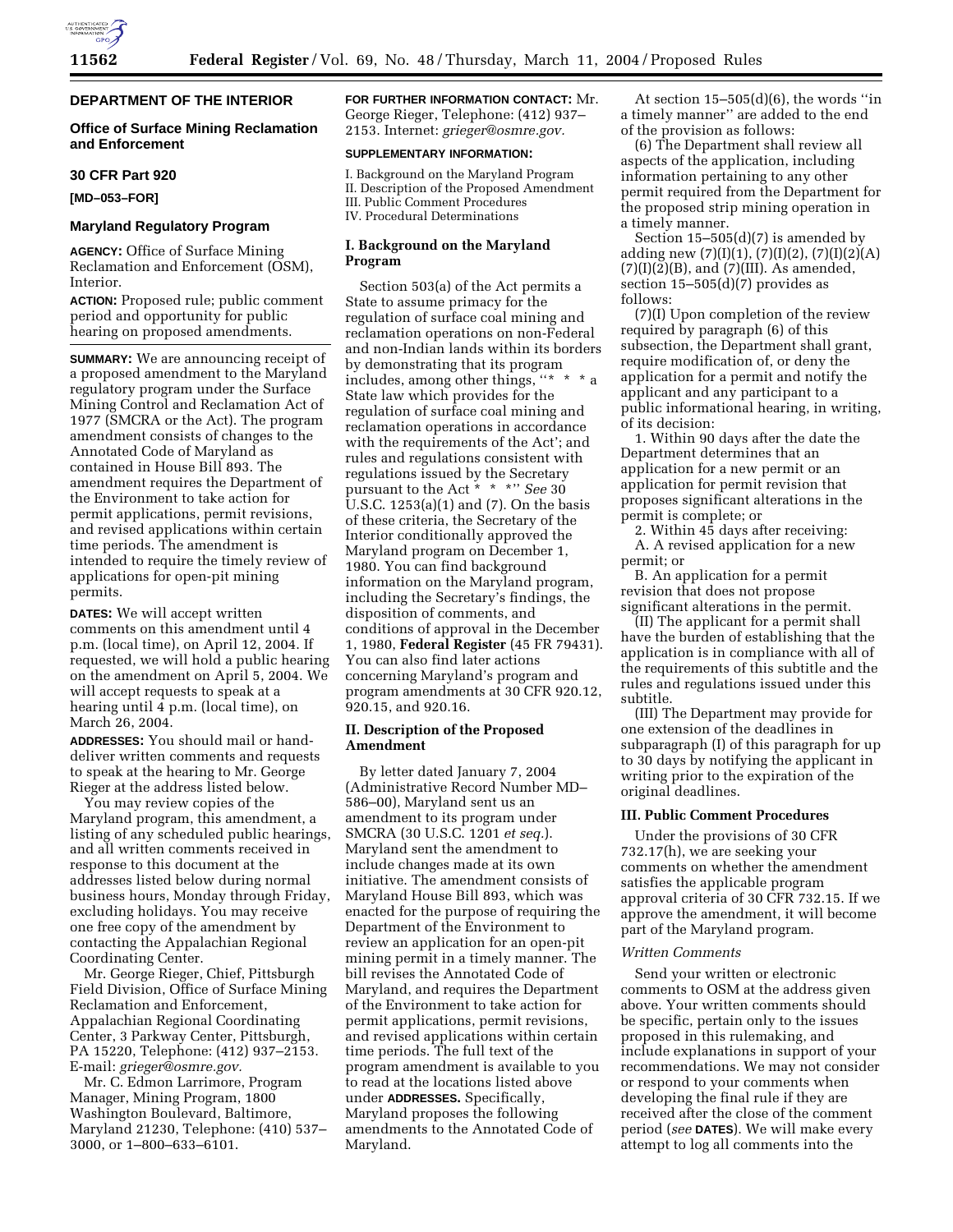administrative record, but comments delivered to an address other than the Appalachian Regional Coordinating Center may not be logged in.

### *Electronic Comments*

Please submit Internet comments as an ASCII, Word file avoiding the use of special characters and any form of encryption. Please also include ''Attn: SATS NO. MD–053–FOR'' and your name and return address in your Internet message. If you do not receive a confirmation that we have received your Internet message, contact the Appalachian Regional Coordinating Center at (412) 937–2153.

# *Availability of Comments*

We will make comments, including names and addresses of respondents, available for public review during normal business hours. We will not consider anonymous comments. If individual respondents request confidentiality, we will honor their request to the extent allowable by law. Individual respondents who wish to withhold their name or address from public review, except for the city or town, must state this prominently at the beginning of their comments. We will make all submissions from organizations or businesses, and from individuals identifying themselves as representatives or officials of organizations or businesses, available for public inspection in their entirety.

### *Public Hearing*

If you wish to speak at the public hearing, contact the person listed under **FOR FURTHER INFORMATION CONTACT** by 4 p.m. (local time), on March 26, 2004. If you are disabled and need special accommodations to attend a public hearing, contact the person listed under **FOR FURTHER INFORMATION CONTACT**. We will arrange the location and time of the hearing with those persons requesting the hearing. If no one requests an opportunity to speak, we will not hold a hearing.

To assist the transcriber and ensure an accurate record, we request, if possible, that each person who speaks at the public hearing provide us with a written copy of his or her comments. The public hearing will continue on the specified date until everyone scheduled to speak has been given an opportunity to be heard. If you are in the audience and have not been scheduled to speak and wish to do so, you will be allowed to speak after those who have been scheduled. We will end the hearing after everyone scheduled to speak and others present in the audience who wish to speak, have been heard.

### *Public Meeting*

If only one person requests an opportunity to speak, we may hold a public meeting rather than a public hearing. If you wish to meet with us to discuss the amendment, please request a meeting by contacting the person listed under **FOR FURTHER INFORMATION CONTACT.** All such meetings will be open to the public and, if possible, we will post notices of meetings at the locations listed under **ADDRESSES.** We will make a written summary of each meeting a part of the Administrative Record.

# **IV. Procedural Determinations**

# *Executive Order 12630—Takings*

This rule does not have takings implications. This determination is based on the analysis performed for the counterpart Federal regulation.

# *Executive Order 12866—Regulatory Planning and Review*

This rule is exempt from review by the Office of Management and Budget (OMB) under Executive Order 12866.

# *Executive Order 12988—Civil Justice Reform*

The Department of the Interior has conducted the reviews required by section 3 of Executive Order 12988 and has determined that this rule meets the applicable standards of subsections (a) and (b) of that section. However, these standards are not applicable to the actual language of State regulatory programs and program amendments because each program is drafted and promulgated by a specific State, not by OSM. Under sections 503 and 505 of SMCRA (30 U.S.C. 1253 and 1255) and the Federal regulations at 30 CFR 730.11, 732.15, and 732.17(h)(10), decisions on proposed State regulatory programs and program amendments submitted by the States must be based solely on a determination of whether the submittal is consistent with SMCRA and its implementing Federal regulations and whether the other requirements of 30 CFR parts 730, 731, and 732 have been met.

#### *Executive Order 13132—Federalism*

This rule does not have Federalism implications. SMCRA delineates the roles of the Federal and State governments with regard to the regulation of surface coal mining and reclamation operations. One of the purposes of SMCRA is to ''establish a nationwide program to protect society and the environment from the adverse effects of surface coal mining operations.'' Section 503(a)(1) of

SMCRA requires that State laws regulating surface coal mining and reclamation operations be ''in accordance with'' the requirements of SMCRA, and section 503(a)(7) requires that State programs contain rules and regulations ''consistent with'' regulations issued by the Secretary pursuant to SMCRA.

# *Executive Order 13175—Consultation and Coordination With Indian Tribal Governments*

In accordance with Executive Order 13175, we have evaluated the potential effects of this rule on Federallyrecognized Indian tribes and have determined that the rule does not have substantial direct effects on one or more Indian tribes, on the relationship between the Federal Government and Indian tribes, or on the distribution of power and responsibilities between the Federal Government and Indian tribes. The basis for this determination is that decision is on a State regulatory program and does not involve a Federal regulation involving Indian lands.

# *Executive Order 13211—Regulations That Significantly Affect the Supply, Distribution, or Use of Energy*

On May 18, 2001, the President issued Executive Order 13211 which requires agencies to prepare a Statement of Energy Effects for a rule that is (1) considered significant under Executive Order 12866, and (2) likely to have a significant adverse effect on the supply, distribution, or use of energy. Because this rule is exempt from review under Executive Order 12866 and is not expected to have a significant adverse effect on the supply, distribution, or use of energy, a Statement of Energy Effects is not required.

#### *National Environmental Policy Act*

This rule does not require an environmental impact statement because section 702(d) of SMCRA (30 U.S.C. 1292(d)) provides that agency decisions on proposed State regulatory program provisions do not constitute major Federal actions within the meaning of section 102(2)(C) of the National Environmental Policy Act (42 U.S.C.  $4332(2)(C)$ ).

#### *Paperwork Reduction Act*

This rule does not contain information collection requirements that require approval by OMB under the Paperwork Reduction Act (44 U.S.C. 3507 *et seq.*).

#### *Regulatory Flexibility Act*

The Department of the Interior certifies that this rule will not have a